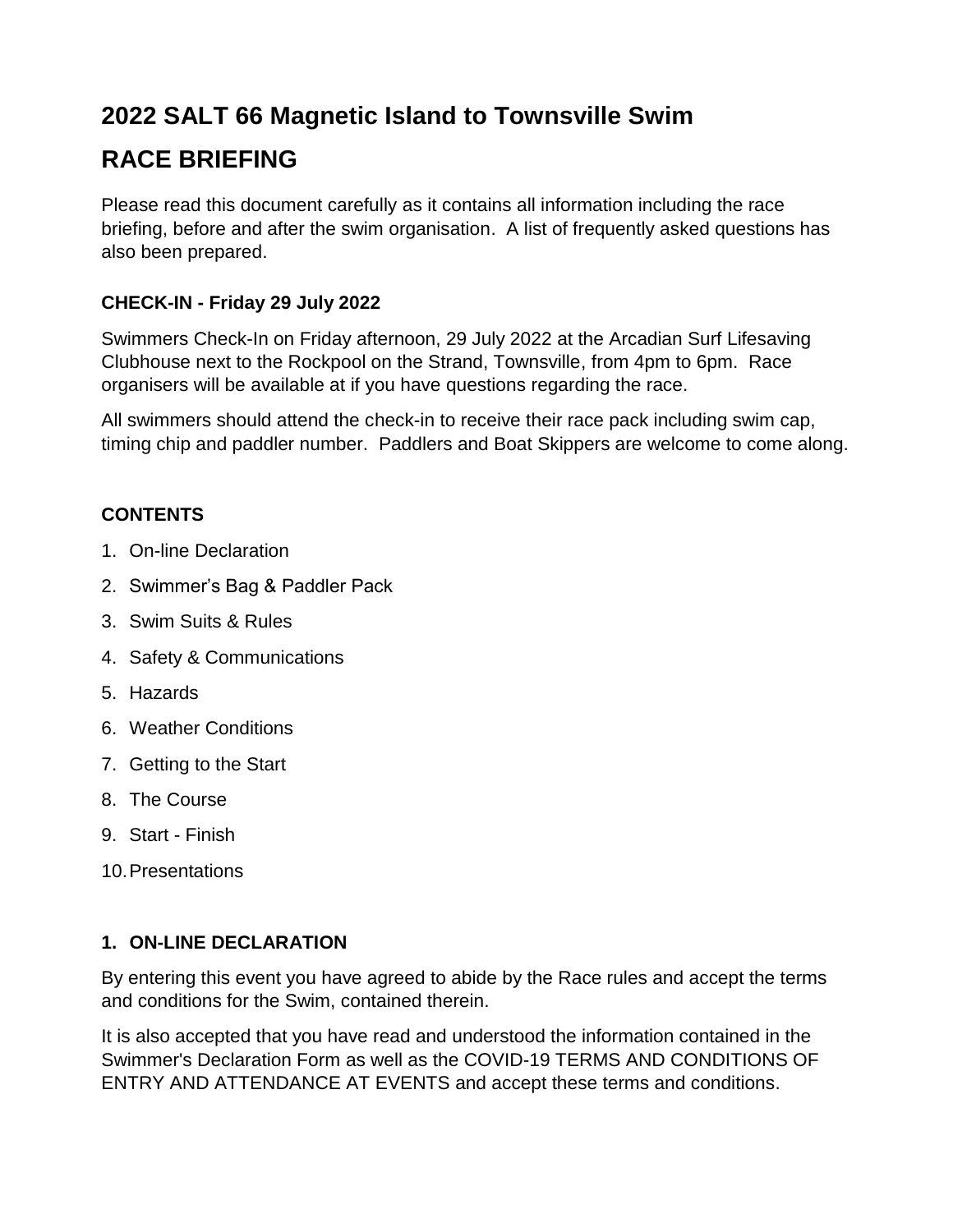## **2. SWIMMERS BAG & PADDLER PACK**

Every Swimmer should attend check-in on Friday afternoon 29 July 2022 at the Arcadian Surf Lifesaving Clubhouse next to the Rockpool on the Strand, Townsville from 4pm to receive a bag containing:

- 2022 Magnetic Island swim cap
- Merchandise pack

Each solo swimmer and one per Duo / Team will receive a pack containing:

- Tow float  $-$  (2 for duos and relays)
- 2 Paddler Numbers, Pins & Flag
- Timing Chip

On Saturday morning, at the Sealink Ferry Terminal, each solo and one per duo/team will be given their ferry ticket. No bus ticket is required – just follow Colette**.**

A towel will be presented at the finish line.

## **3. SWIM SUIT & RULES**

- As per race rules swimmers must wear one suit only
- Swimmer must wear the race cap. A second cap may be worn underneath
- Swimmer must attach the tow float when swimming
- Wetsuit category applies if your swim suit is not compliant with Swimming Australia Open Water Swimwear rules and Inclusive Swimwear Policy. Check with the Race Director if you are unsure.
- No interference with others
- No drafting off or being towed by craft
- Paddlers should be careful not to impede an overtaking swimmer
- Paddler support if needed
- Duos & Team can change-over whenever they decide. Just do it safely.
- Maritime Safety Queensland has issued an Aquatic Event Permit for the swim and we must comply with the conditions of the permit including race cut-off times.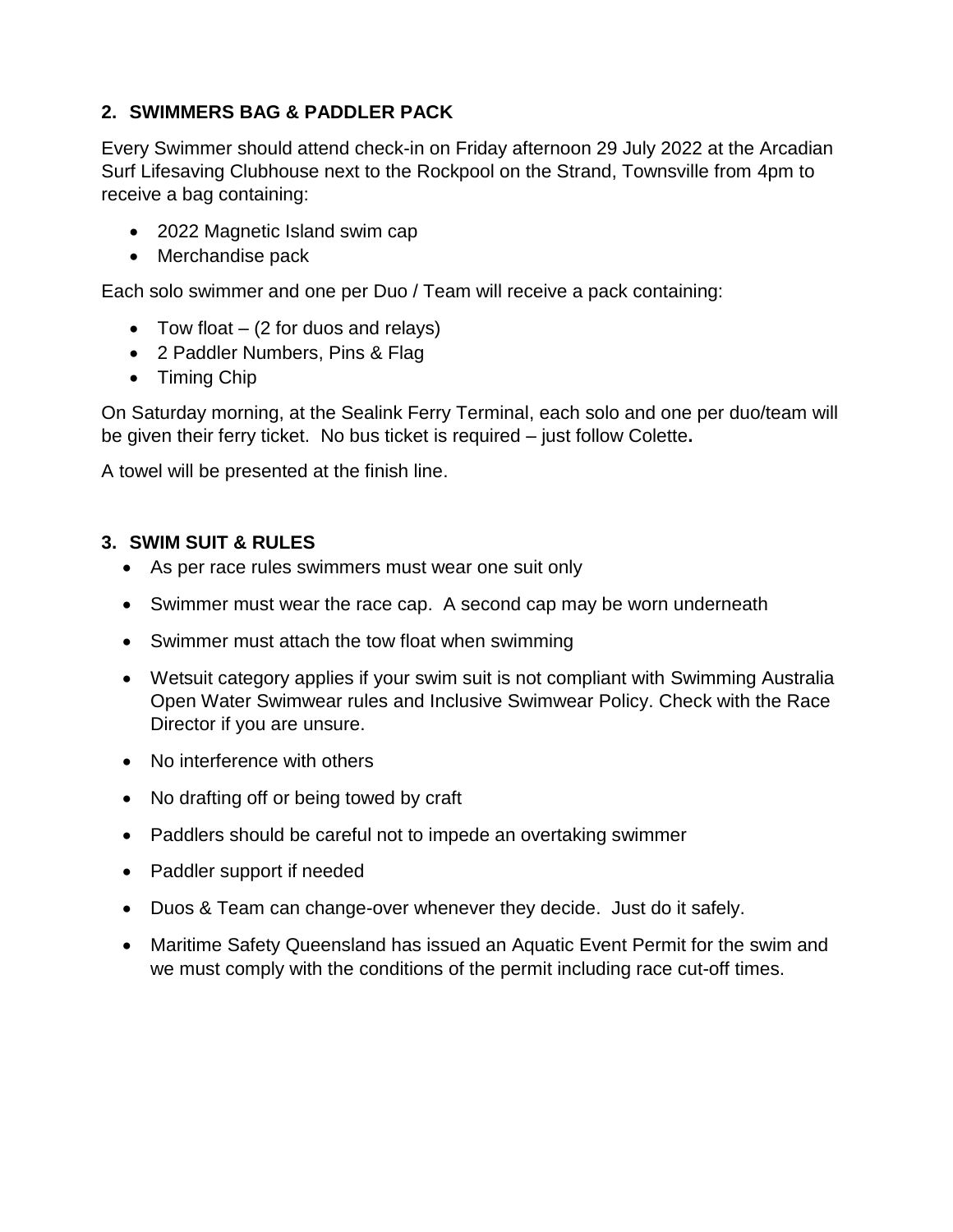## **4. SAFETY AND COMMUNICATIONS**

- Solo swimmers Must Have Paddler
- Teams Must Have Paddler & Support Boat
- Everyone must follow directions of TOWSA officials
- TARC providing race communications
- Base Mobile Phone 0419 655 940
- Start Line 0407 262 322
- On Water Official 0407 391 974
- Marine Radio VHF Channels to be used are:
- SLSC IRBs
	- Ch 16 Emergency calling only
	- Ch 22 Reporting in and Coastguard
	- Ch 73 For all other Reports and Chatter

There will be an expected 6 IRBs, 90 paddlers and 20 escort boats on the water. Meet at Friday check-in if you have questions.

The role of Paddlers is to keep the field together and ensure swimmers stay on course.

## **Safety of ALL Swimmers is our Highest Priority.**

Signal for assistance if needed. Each paddler pack has a pink flag to be waved with a raised hand to signal for IRB assistance. It is also suggested that you use a safety strap for your paddle.

# **5. HAZARDS**

This is the marine environment, sharks and crocodiles may be present. It is more likely that you may encounter jelly-fish, sea-lice, dugong or turtle.

All Support Boats, Paddlers, & Official Boats to maintain a lookout

- On Sighting Raise the Alarm
- Everyone to Exit the Water

It is whale migration season. This is most likely to occur on the other side of the island but is known to occur in Cleveland Bay. Please don't desert your swimmer!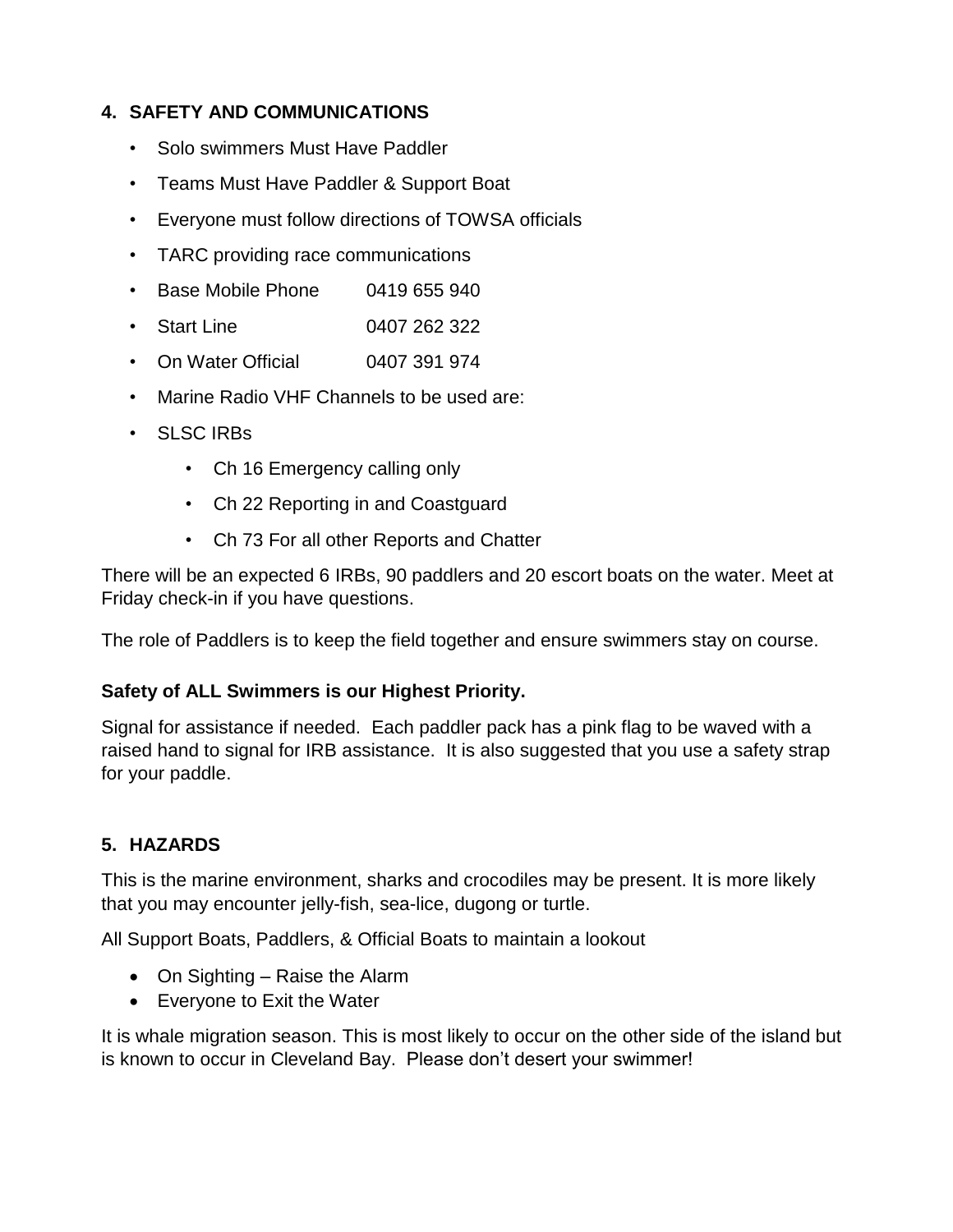Most likely issues – use IRBs to respond.

- Hypothermia
- Cramp
- Seasickness
- Engine Fumes
- Feeling Unwell
- Propeller Injuries
- Swimmer/ Paddler Injuries

Swimmers – Exercise extreme caution near boats

Boat Crews – Maintain constant lookout for Swimmers & Paddlers, Give them a wide berth

## **6. WEATHER CONDITIONS**

Prevailing weather for Townsville at this time of year is E to SE winds 10-15 knots usually blowing across the course; Seas 1.0 to 1.5 metres

Water temperature at this time of year is usually hovering around 22° Celsius.

#### For Saturday morning July 30:

High Tide at 9.12 am – incoming changing to outgoing during swim.

Very Low Tide at 15.29 pm –everyone will be finished but may be shallow near the finish area.

If the wind is forecast to be above 20 knots then we cancel the race and will try to hold an alternative swim along the Strand.

To be announced on Magnetic Island to Townsville Swim facebook page, Radio 4TO, and before swimmers get on the ferry. You can check on:

[www.bom.gov.au/weather/qld/](http://www.bom.gov.au/weather/qld/)

Facebook: Magnetic Island to Townsville swim

#### [www.seabreeze.com.au](http://www.seabreeze.com.au/)

Picnic Bay on Magnetic Island is within the Great Barrier Reef Marine Park. It is zoned a Conservation Zone – this allows for reasonable use & enjoyment. Limited spear fishing - 1 line per person.

There are boating restrictions and no anchoring areas.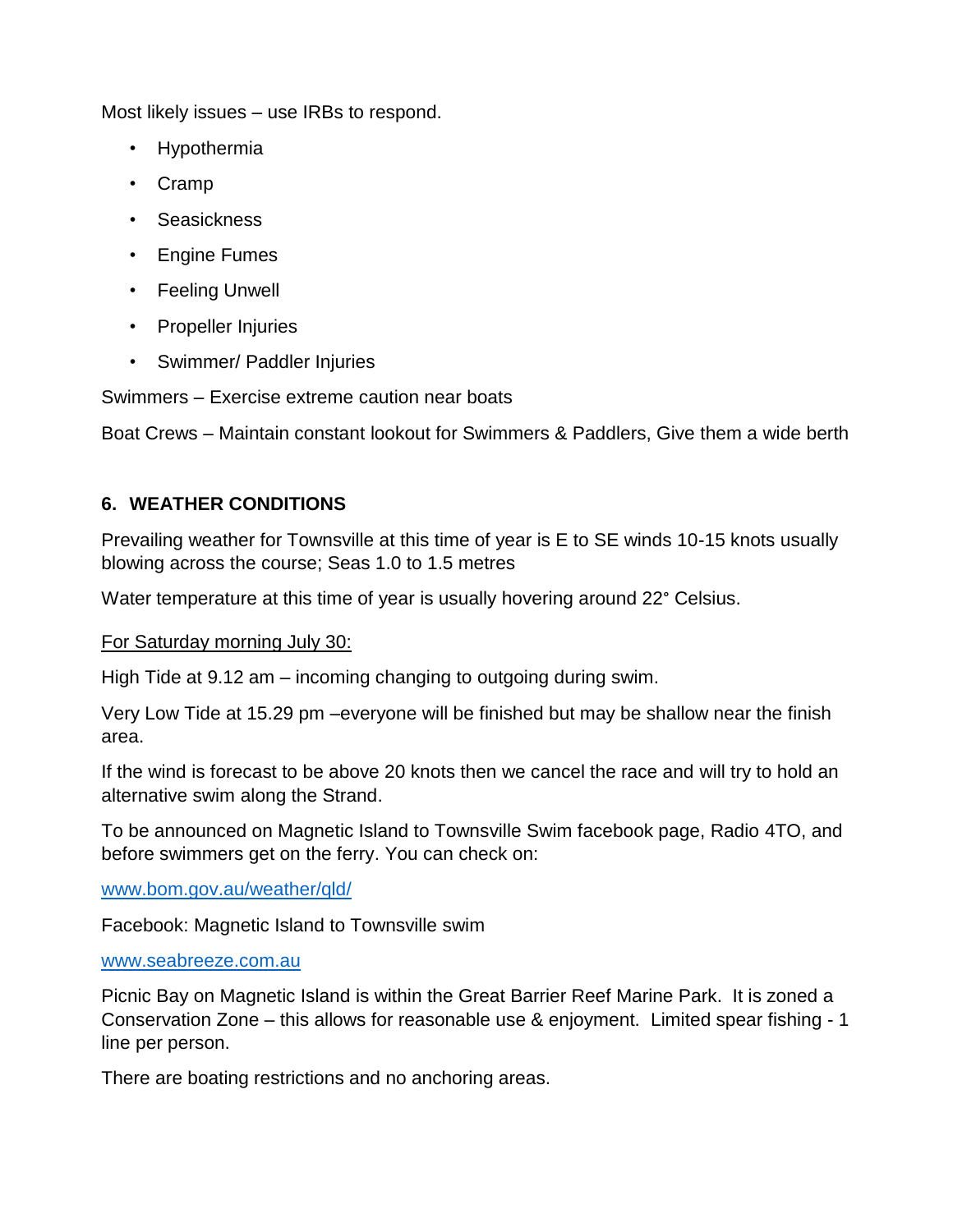# **7. GETTING TO THE START LINE**

Solo swimmers & first swimmer from duo & team will take the SEALINK ferry to the island. SEALINK ferry departure time from Breakwater Terminal is 6.30 am. Be there by 6.15am to collect your boarding ticket.

A shuttle bus will connect you at Nelly Bay Terminal to take you to Picnic Bay. There will be two runs of the shuttle. Duo and team swimmers please take the second bus.

The bus arrives at Picnic Bay at 7.05 – 7.25 am

Don't worry, we will not start without you.

- Paddlers make their own way to the island, or
- DUOs / TEAMs BOATS carry their paddler & craft over subject to load capacity
- Get craft on the Strand Park Beach next to Picnic Bay Surf Lifesaving Clubhouse for barge 'Hercules' or 'Rhino Dive' by 6am for departure soon after
- Loading the Barge will take place under direction of Skipper, Ray Boundy.
- Paddlers meet your swimmer on the beach at Picnic Bay.
- Other boats Barge has priority access at Picnic Bay. It will land at the boat ramp. Please help unload

## SWIM GEAR/CLOTHING

- Think about your pre-race preparations and take a minimal amount to the Island.
- There will be bag drop to bring your bag back on the barge to the finish line. Please ensure your bag is sealed, named and dropped where directed.
- Think about post-race needs think about what you can leave on the mainland
- You will receive a towel at the finish line

## ON ARRIVAL AT PICNIC BAY - FINAL CHECK IN POINT

Please don't wonder away without final check and numbering. Meet your paddler/swimmer. We will wait for everyone to be checked in. The Picnic Bay SLSC will be open for changing. Public toilets are nearby.

Timing Chips: Place on your ankle, consider extra tape – to be removed at finish. Should be worn by the last swimmer for duo/teams. Think about who has the chip.

Before you go to the start line – make sure you have met your paddler.

A FINAL BRIEFING will be held in front of the club house.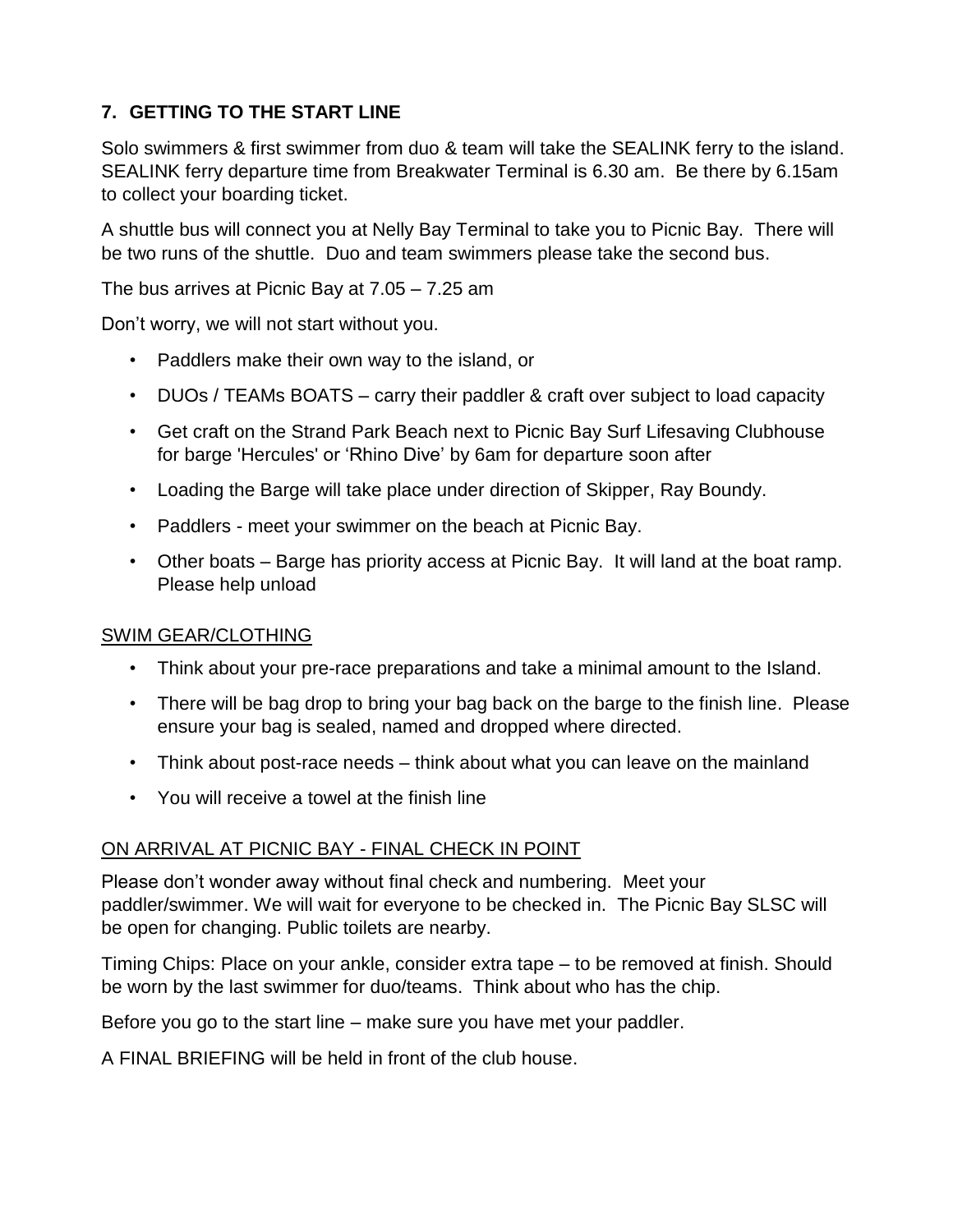## **8. THE COURSE**

You swim from the Island to Australia. There may be currents or winds therefore there are buoys to keep you on course. There will be a pink buoy before the reef, another at 1km, then one every one kilometre.

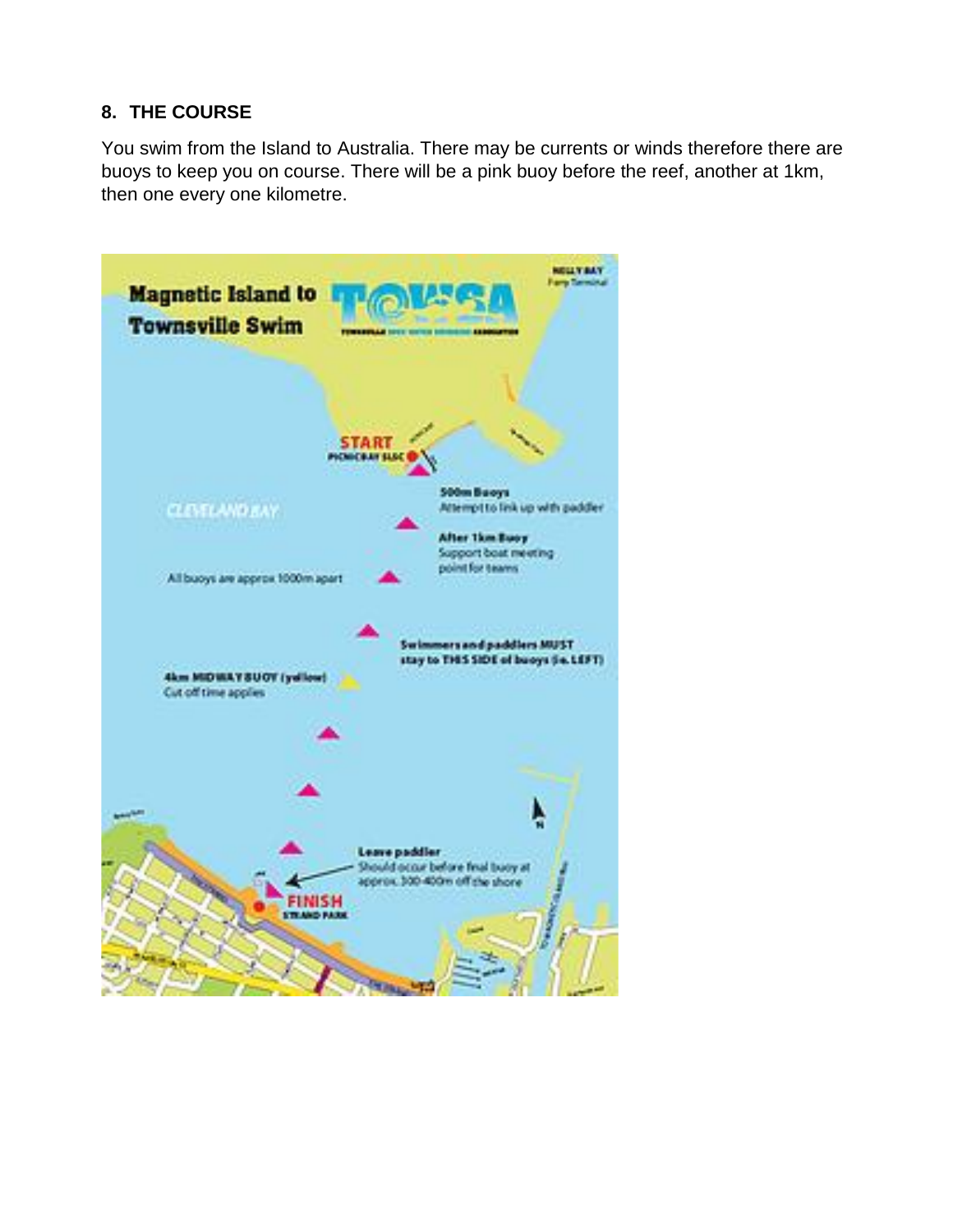CONTROL POINTS:

- 1. Paddlers and swimmers should meet up by the 1km buoy. Swimmers should not proceed past this point without a paddler.
- 2. All Support Boats should have identified their paddler/Swimmer by the 2km point.
- 3. 4km yellow buoy at half way cut off time of 1hr 35m.
- 4. Final buoy approximately 200 m off the Strand Park beach finish.

Straight line v reality. Support boats should stay well clear of the Picnic Bay fringing reef.

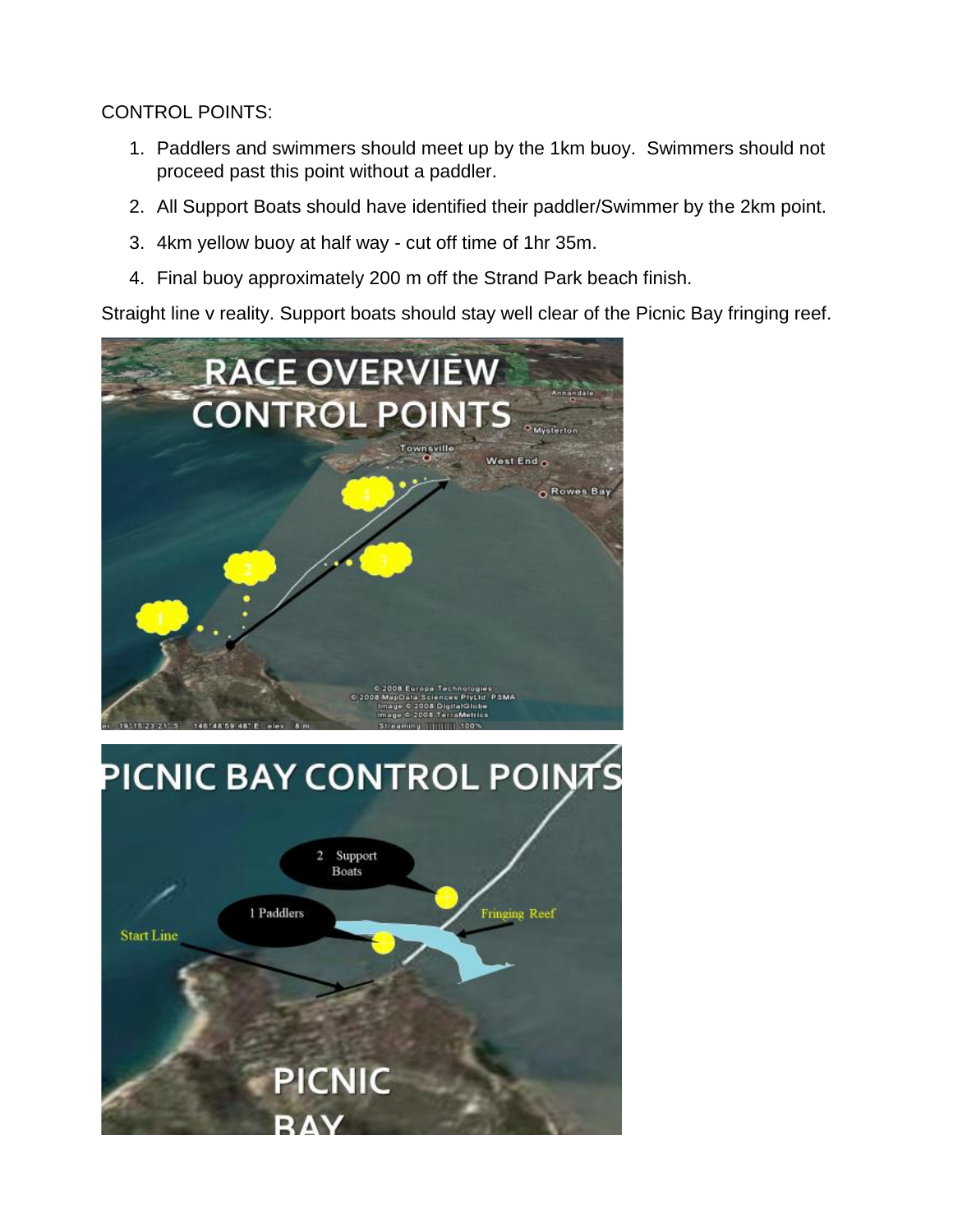## **9. START:**

In the water start about knee deep. Be aware of small rocks as you walk in.

Siren start.

You will be then be swimming over Picnic Bay reef.

SOLO swimmers will start first then DUO & RELAY 10 minutes later.

Recommend slower swimmers start to the back or side.

FIND YOUR SWIMMER: Paddlers, think about how you and your swimmer will identify each other amongst the other swimmer/paddlers. Paddlers must meet up with their swimmer by the 1km control point. The most ideal positioning of paddler is on the breathing side of the swimmer.

Duo & teams – paddler could be near by the start to make it easier to see your swimmer.

Duos / Teams may swap when they want to, but safety first.

Tide will provide sufficient depth over the reef but don't get distracted.

#### LAND MARKS

Swimmer can see Castle Hill, The Aquarius, Picnic Bay Surf Club Headland, Pallarenda on you right. The paddler should be looking for the next buoy.

## OFFICIAL'S BOAT

Will follow swimmers, ensure fair race, provide radio reports back to the beach, and enforce cut-off times (1hr 35m at half way point / 3hr 15 mins at finish)

The Police Boat may also be on the water

## **BEACH FINISH**

Finish Shute on the beach will guide you past the electronic timing.

Expected Finish Times between 9.20 and no later than 11.05 am

Swimmers: keep the last buoy on your right shoulder, paddlers keep out of finish area, escort boats – restricted area 400m offshore.

Your timing chip will be collected as you cross the finish line into the recovery area.

RELAY & DUO FINISH - Swimmer with timing chip will cross the line. Other swimmers may swim into the beach to finish with them.

There will be your family and friends, TOWSA MC, as well as Media at the finish to do interviews. Make sure you have the energy left to smile for the photographers.

A tent will be set up for Recovery, first–aid or assistance if needed and to collect your bags.